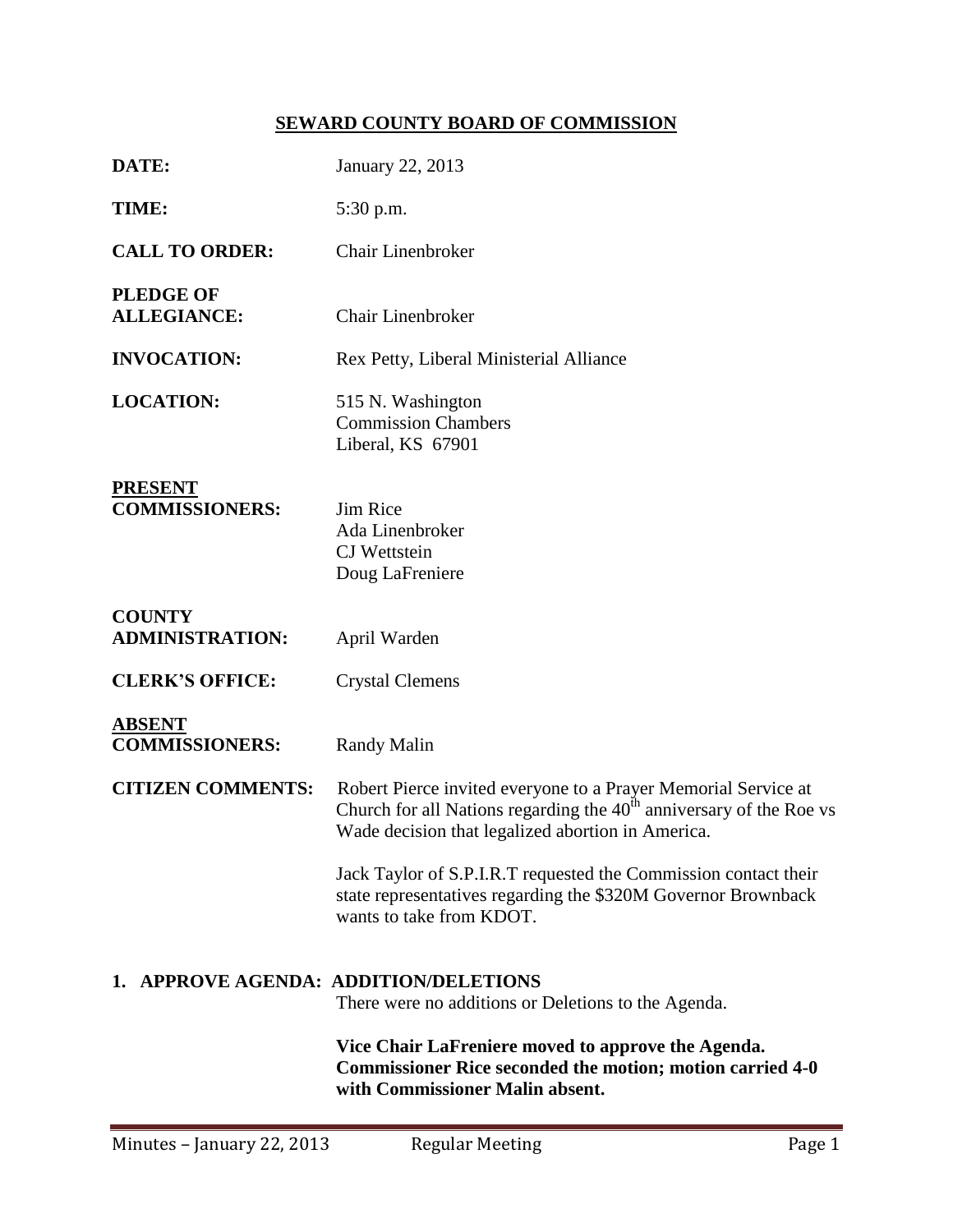#### **2. CONSENT AGENDA**

| <b>ITEMS</b>      | <b>DATE</b>      | <b>AMOUNT NUMBERS</b> |                              |
|-------------------|------------------|-----------------------|------------------------------|
| Minutes           | January 7, 2013  | N/A                   | N/A                          |
| Payroll           | January 18, 2013 | $$282,361.42$ N/A     |                              |
| Payroll (Sage/OK) | January 18, 2013 | $$16,352.31$ N/A      |                              |
| Vouchers $(2012)$ | January 16, 2013 |                       | \$222,038.27 147542-147695   |
| Vouchers $(2013)$ | January 16, 2013 |                       | \$1,298,328.15 147696-147900 |

### **REQUISTIONS**

| <b>DEPARTMENT</b> | <b>ITEM</b>           | <b>VENDOR</b>  | <b>AMOUNT</b> | <b>LINE ITEM</b> |
|-------------------|-----------------------|----------------|---------------|------------------|
| County            | Ice Machine           | ShortOrder.com | \$5,702.00    | 3-330-31100-481  |
| Equipment         |                       |                |               |                  |
| County            | Desktop               | Paragon        | \$2,166.00    | 2-255-31166-250  |
| Technology-       | Computers $(2)$       |                |               |                  |
| Attorney          |                       |                |               |                  |
| County            | Desktop               | Paragon        | \$911.00      | 2-255-31166-250  |
| Technology-IT     | Computer $(1)$        |                |               |                  |
| County            | Desktop               | Paragon        | \$870.00      | 2-255-31166-250  |
| Technology-       | Computers $(1)$       |                |               |                  |
| P&Z               |                       |                |               |                  |
| County            | Desktop               | Paragon        | \$1,001.00    | 2-255-31166-250  |
| Technology-GIS    | Computer $(1)$        |                |               |                  |
| County            | Desktop               | Paragon        | \$921.00      | 2-255-31166-250  |
| Technology-       | Computer $(1)$        |                |               |                  |
| Treasurer         |                       |                |               |                  |
| County            | Comprehensive         | Paragon        | \$3,152.00    | 2-255-31166-247  |
| Technology        | Gateway               |                |               |                  |
|                   | <b>Security Suite</b> |                |               |                  |
|                   | (8)                   |                |               |                  |

**Commissioner Rice moved to approve the consent agenda. Vice Chair LaFreniere seconded the motion; motion carried 4- 0 with Commissioner Malin absent.**

#### **3. NEW EMPLOYEES**

There were no new employees.

#### **4. BC BS OF KANSAS INSURANCE UPDATE**

Kelly Bliemeister, Group Enrollment Representative for Blue Cross Blue Shield of Kansas, presented information regarding Health Care Reform.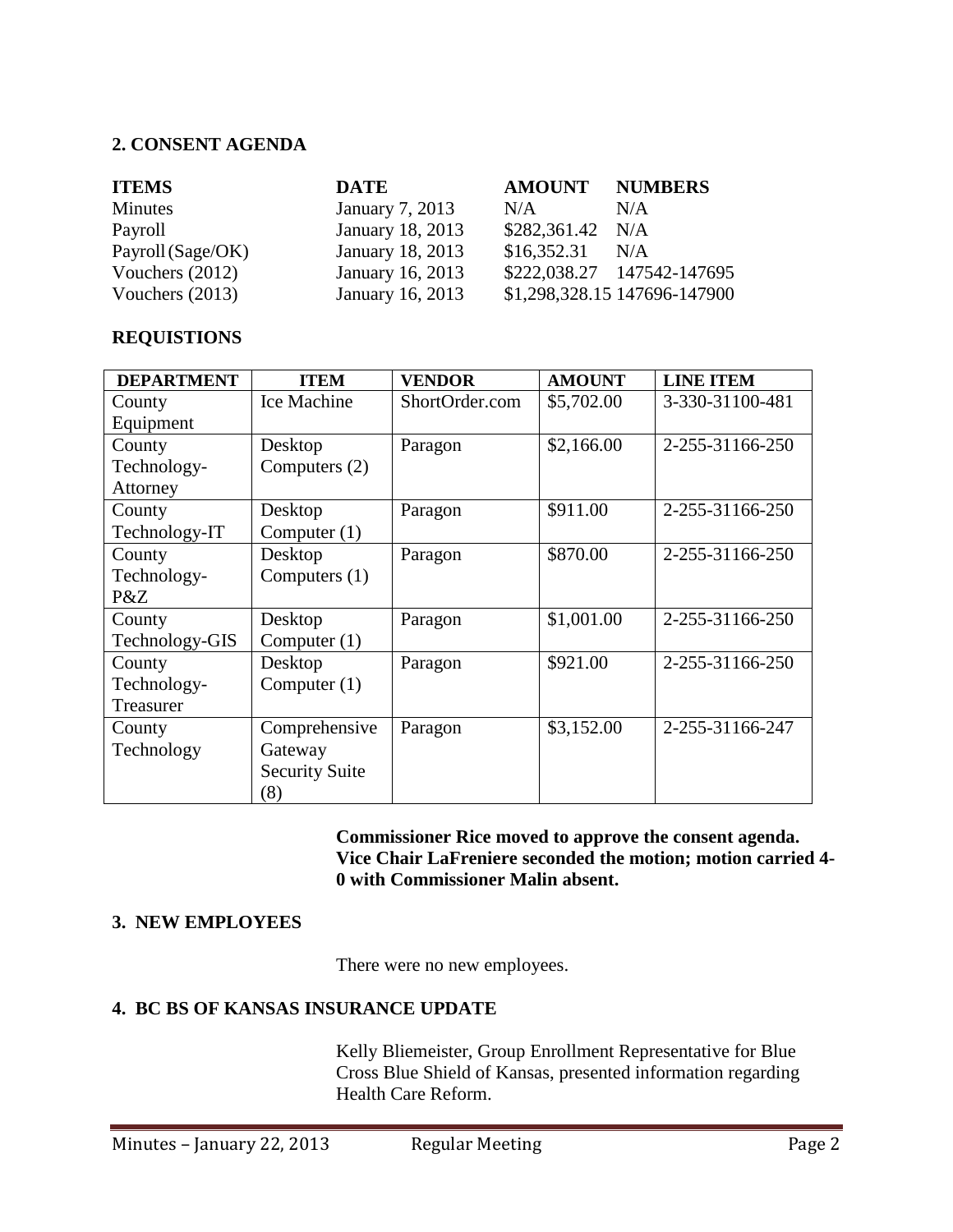#### **5. Rural Fire Truck Bid**

Mike Rice, Rural Fire Chief, presented a bid for a new fire truck in the amount of \$229,926.00 from 1<sup>st</sup> Due Emergency Response.

Base Price \$229,926.00

Optional deductions –

Chassis Prepayment, payment in full of chassis price of \$105,635.00 upon delivery of chassis to dealer, deduct \$2,112.00

Body Deposit, prepayment upon purchase order of 50% of apparatus body price. Total apparatus body price \$124,291.00 (deduct discount \$6,389.00) \$118,077.00. Prepayment amount would be \$59,038.00, and full performance bond would be furnished, deduct \$6,214.00.

**Commissioner Rice moved to approve the purchase of the fire truck in the amount of \$221,600.00 to be taken from the rural fire equipment fund. Vice Chair LaFreniere seconded the motion; motion carried 4-0 with Commissioner Malin absent.** 

#### **6. ROCK HOUSE DISCUSSION FAIRGOUNDS COMPLEX**

April Warden, County Administrator, presented information regarding the rock house at the fairgrounds as requested by the Commission at their last meeting. Delbert Stebens, Maintenance Supervisor, met with Kent Hamlin, Building Inspector the following improvements are required;

A 20x20 foot concrete slab put in the back door area to be ADA compliant with state regulations.

Handicap Signs

Asbestos removal from the ceiling tile

Windows, Floors, and walls

New heating unit

New electrical service

Inside Plumbing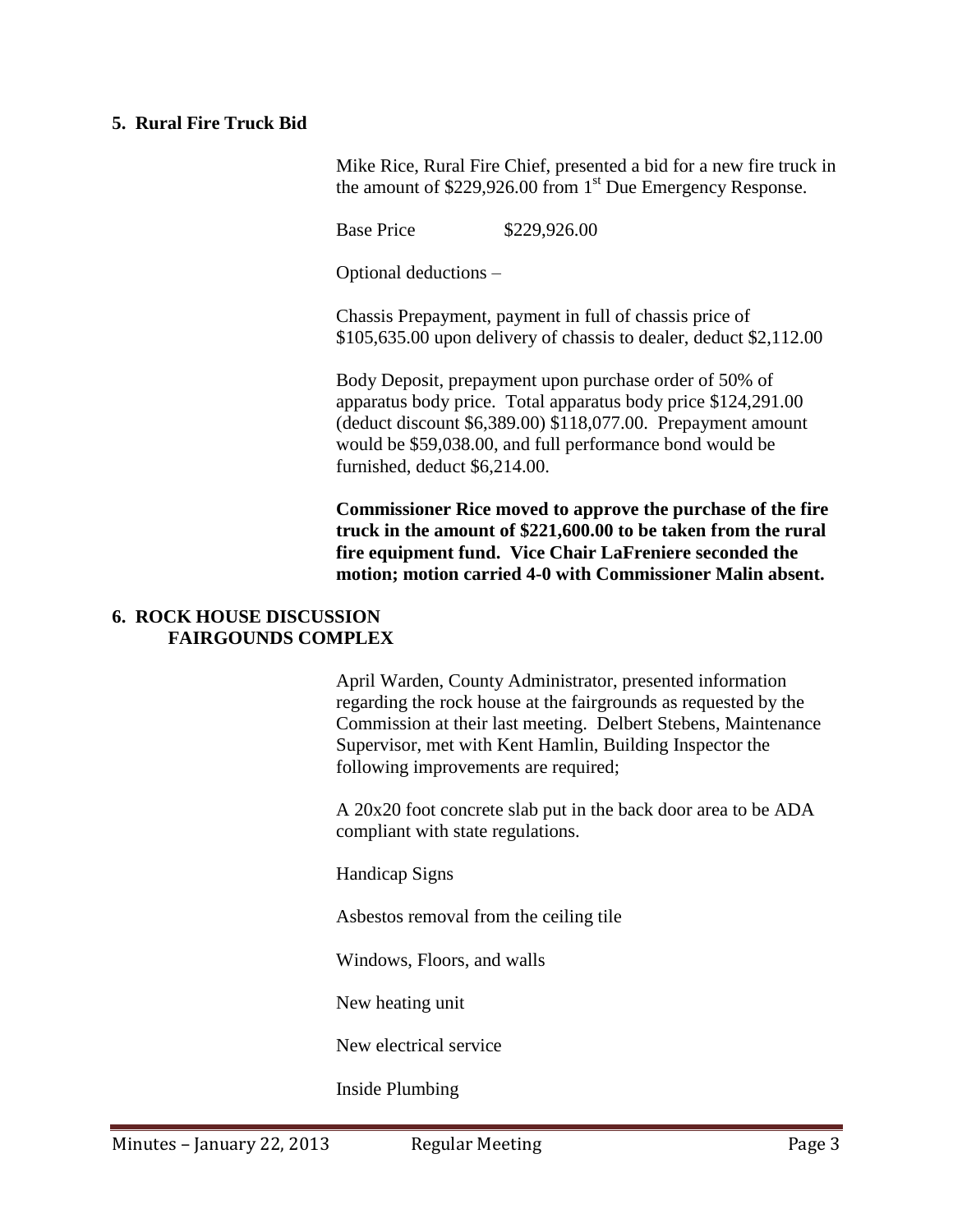Gas Line connection

The estimated cost for improvements is \$17,000 to \$20,000.

**Commissioner Rice moved to table until a later date until the cost of asbestos removal is known. Vice Chair LaFreniere seconded the motion; motion carried 4-0 with Commissioner Malin absent.** 

### **7. SHARED RADIO FREQUENCY MEMORANDUM OF UNDERSTANDING**

**Commissioner Wettstein moved to approve the Memorandum of Understanding between Meade County and Seward County regarding the shared use of radio frequency. Commissioner Rice seconded the motion; motion carried 4-0 with Commissioner Malin absent.** 

#### **8. APPROVAL OF COUNTY FEE SCHEDULE**

**Commissioner Rice moved to table until the next meeting. Vice Chair LaFreniere seconded the motion; motion carried 4- 0 with Commissioner Malin absent.** 

#### **9. PORTFOLIO REPORT APPROVAL**

**Commissioner Wettstein moved to approve the 2013 Portfolio Reports. Vice Chair LaFreniere seconded the motion; motion carried 4-0 with Commissioner Malin absent.** 

#### **10. COUNCIL ON AGING BOARD APPOINTMENT**

**Commissioner Rice moved to appoint Connie L. Seigrist to the Council on Aging Board. Vice Chair LaFreniere seconded the motion; motion carried 4-0 with Commissioner Malin absent.** 

#### **11. JEDC BOARD APPOINTMENT**

**Commissioner Wettstein moved to appoint Corey Spikes to the JEDC Board. Vice Chair LaFreniere seconded the motion; motion carried 4-0 with Commissioner Malin absent.** 

#### **12. P&Z BOARD APPOINTMENT**

April Warden, County Administrator, informed the Commission that based on statute K.S.A. 12-744(a) requiring that a majority of